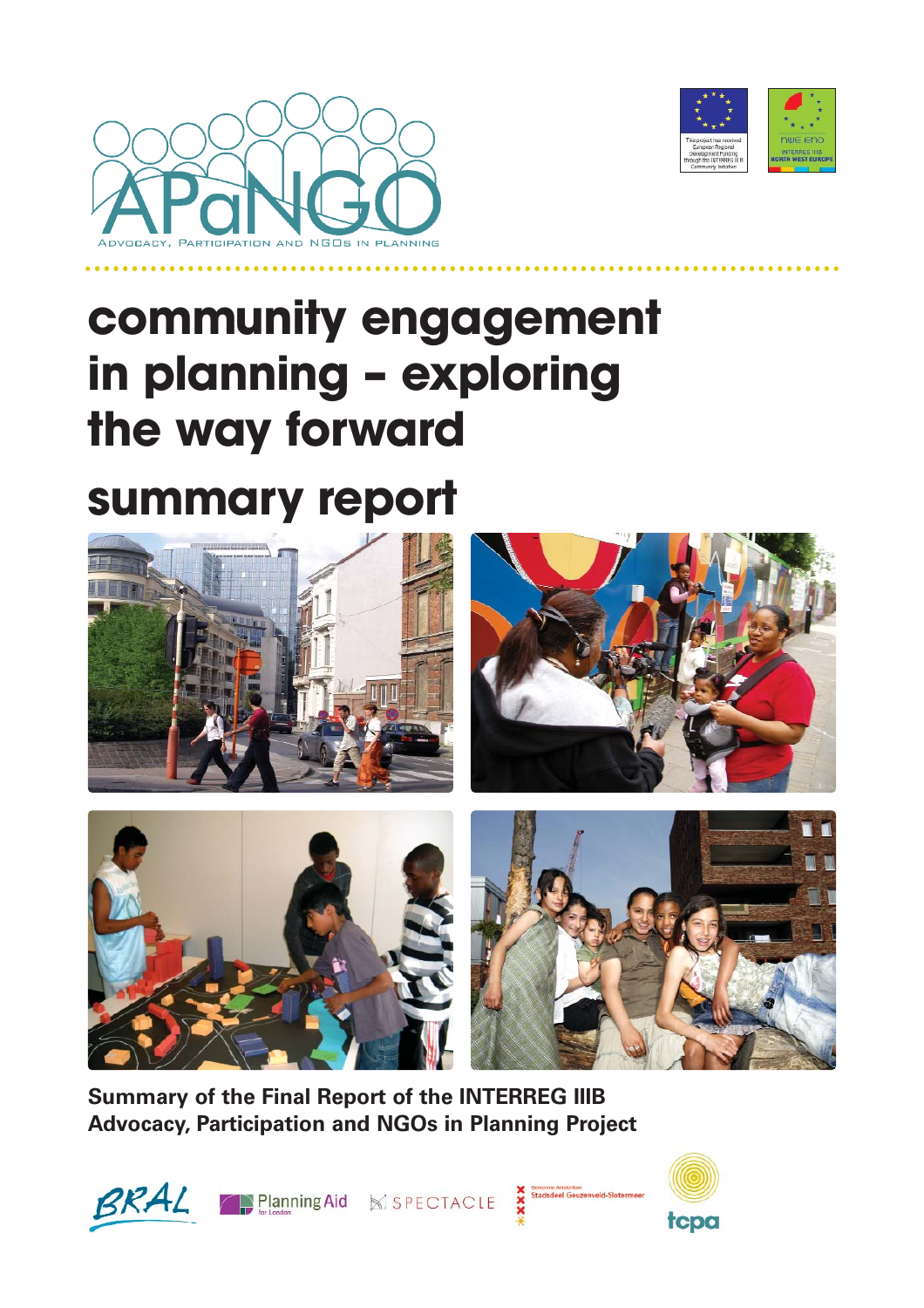

Cover photographs supplied by (clockwise from top left): Bral vzw, Spectacle Productions, Amsterdam City District Geuzenveld-Slotermeer, PAL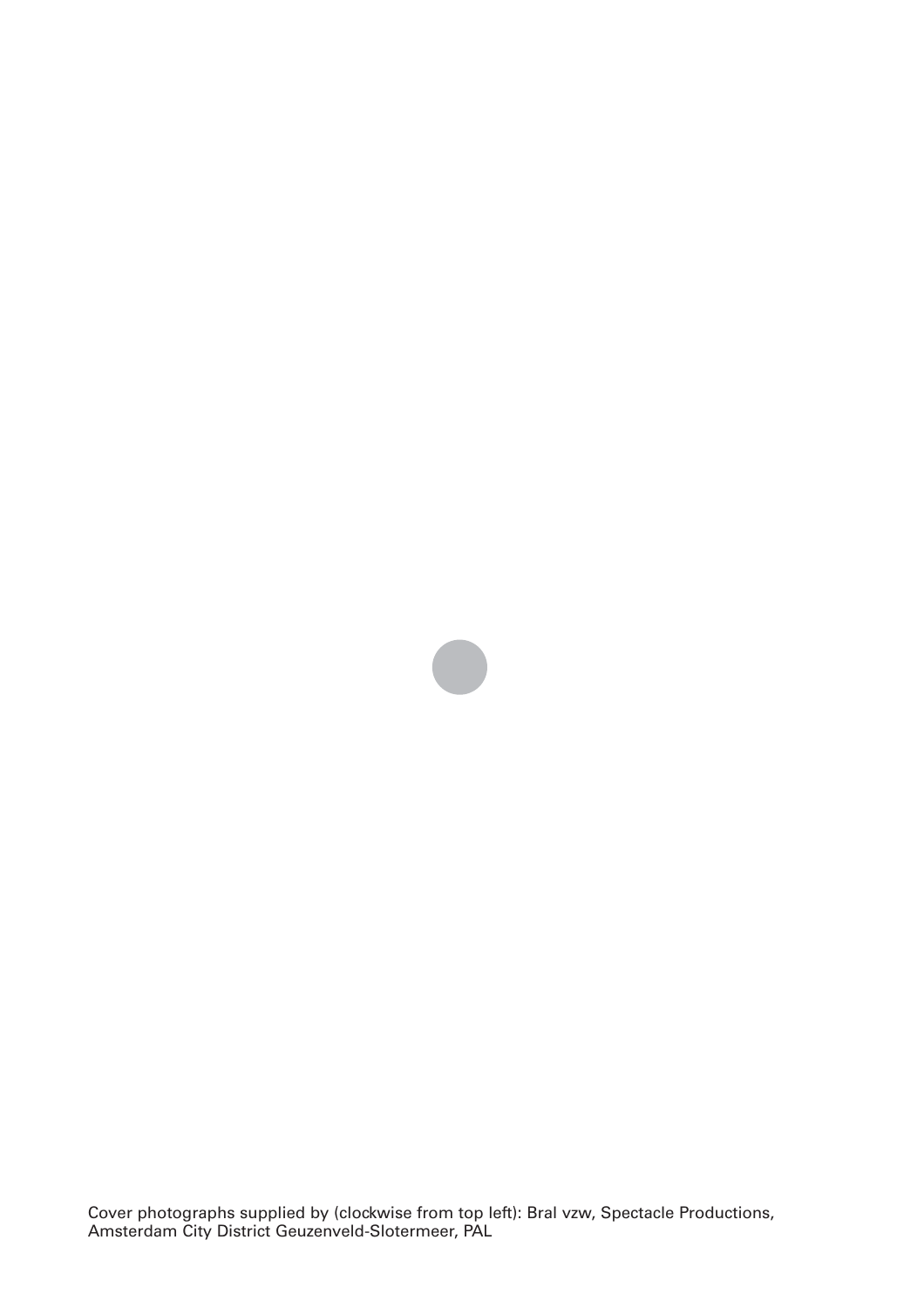



# **community engagement in planning – exploring the way forward**

# **summary report**

**Summary of the Final Report of the INTERREG IIIB Advocacy, Participation and NGOs in Planning Project**

**For a full version of this report please visit: www.apango.eu**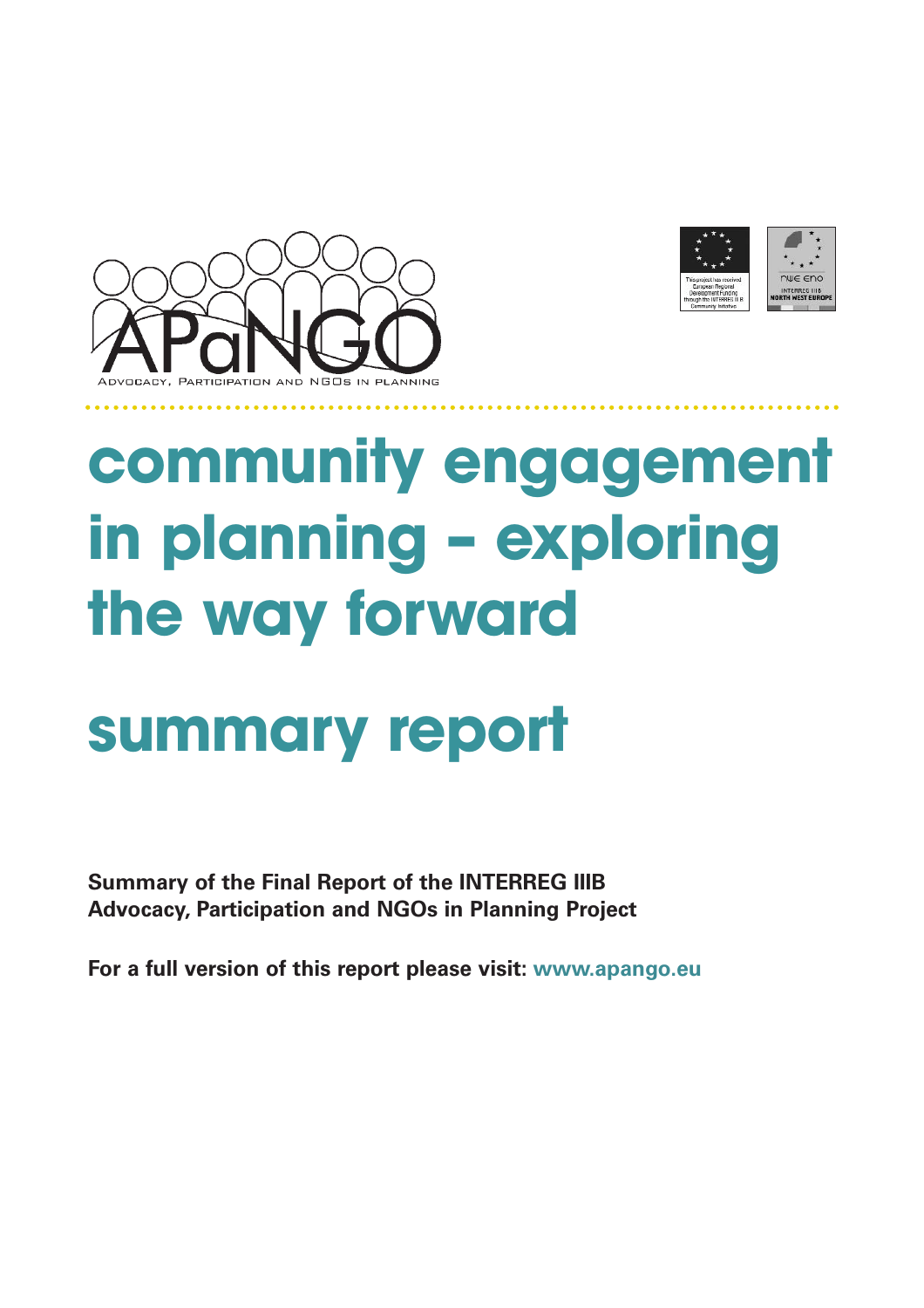## **For a full version of this report please visit: www.apango.eu**

### **To order printed copies please contact:**

#### **English version:**

Town and Country Planning Association 17 Carlton House Terrace SW1Y 5AS London t +44 (0)20 7930 8903

#### **French & Dutch version:**

Bral vzw Zaterdagplein 13 1000 Brussels **Belgium** t +32 2 217 56 33

#### **Dutch version:**

Stadsdeel Geuzenveld-Slotermeer Plein 40-45 nr. 1 Postbus 67018 1060 JA Amsterdam The Netherlands t +31 2 08898467

Edited by: Gideon Amos, Diane Warburton and the APaNGO Project Partners

APaNGO Project Manager: Jonathan Rock

#### The APaNGO core partners are:

Gideon Amos – Town and Country Planning Association Jonathan Rock – Town and Country Planning Association Eva George – Town and Country Planning Association Hilde Geens – Brusselse Raad voor het Leefmilieu Maarten Dieryck – Brusselse Raad voor het Leefmilieu Steyn van Assche – Brusselse Raad voor het Leefmilieu Mark Saunders – Spectacle Productions Ltd Age Niels Holstein – Amsterdam City District Geuzenveld-Slotermeer Pieter van Dijk – Amsterdam City District Geuzenveld-Slotermeer Wiebe van der Veen – Amsterdam City District Geuzenveld-Slotermeer Carol Ryall – Planning Aid for London Nancy Astley – Planning Aid for London

The APaNGO Partners would like to thank the following for their contribution to the APaNGO project and the publication of the APaNGO Final Report.

Translators: Stéphane Sadoux; Fransien Kroon; Susanne Bittner Design and layout (French and Dutch versions): Wim Didelez APaNGO experts: Johan Woltjer; Albert Martens; Raoulx Benoit; Diane Warburton APaNGO researchers, First Interim Report: Claudia Veltrop; Laurence Gauthier; Elmar Jünemann; Mike Devereux; David Waterhouse; Stéphane Sadoux

Thanks are also due to John Zetter; Caroline Green; John Francis; Rob Bakker; Nancy Parry; Ane Larsen; Christine Goyens; Thierry Timmermans; Larissa Wladimiroff; Pat Castledine; Robin Crompton and the many others that have contributed to the successful completion of this report and the APaNGO project.

Printed by RAP Spiderweb Ltd, Clowes Street, Oldham OL9 7LY

#### **Community Engagement in Planning – Exploring the Way Forward. Summary Report**

Final Report of the INTERREG IIIB Advocacy, Participation and NGOs in Planning (APaNGO) Project © TCPA and the APaNGO Project Partners. Published October 2007

**If you need a larger-text version of this report visit www.apango.eu**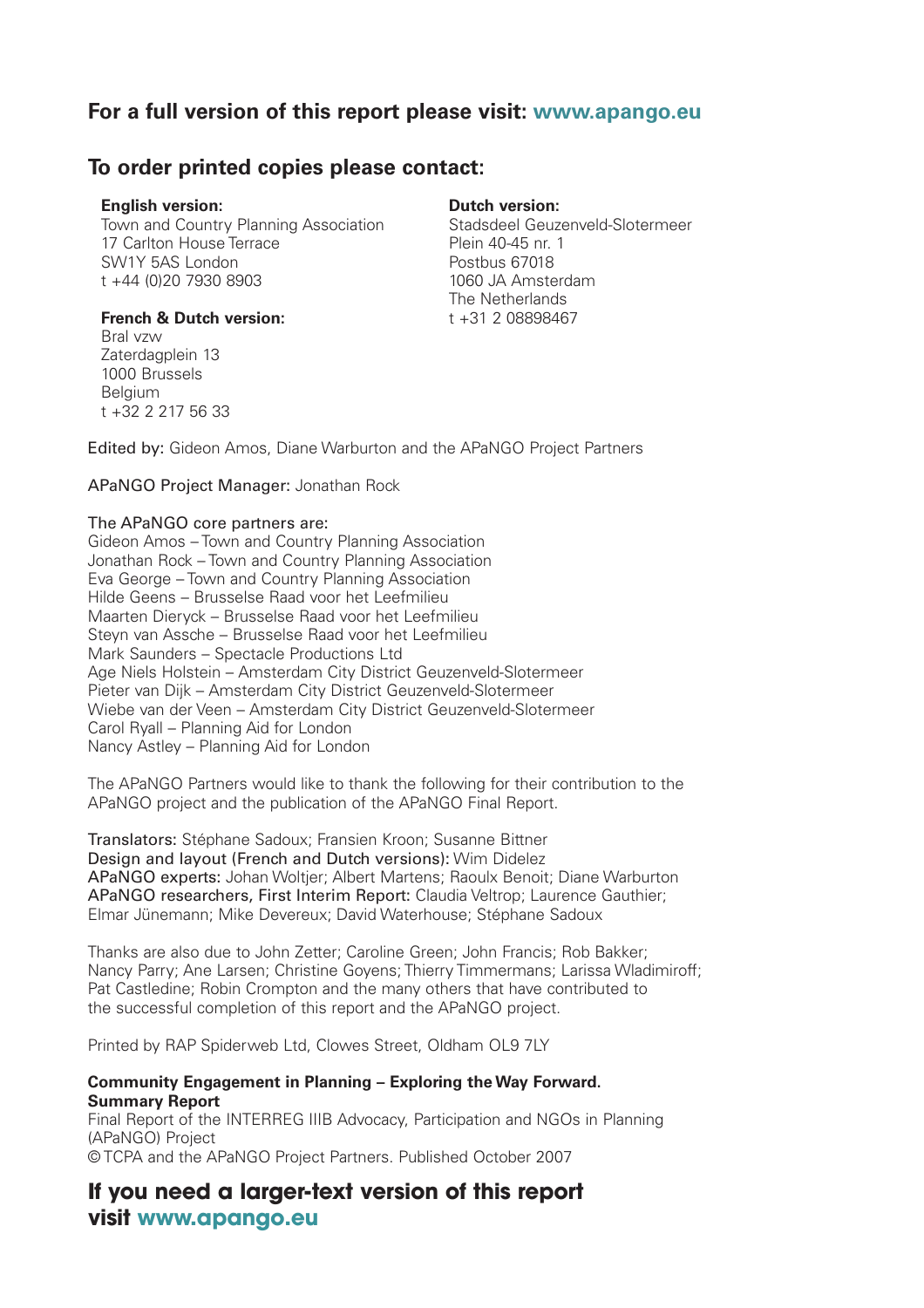# **foreword**

### **By Professor Sir Peter Hall**

This is a hugely important and timely report – not only for planners and developers in the UK, where the Government is addressing an urgent need for more homes to meet the needs of a longer-living and growing population, but also in other EU Member States. Across the Union, from the UK to Bulgaria and from Sweden to Malta, it is no longer acceptable to make decisions from the centre and expect them to be implemented unquestioningly. The legitimacy of any planning decision will vitally depend on the quality of democratic input to the process; without that input, decisionmaking itself will be discredited.

But this raises very difficult questions of the right locus for decisions. Europe-wide and Member State policies for major developments will come face to face with the views of local communities, and at that local level one community may differ entirely in its view from another. We have to rely upon good planning to resolve issues and arguments of this kind. Cross-sectoral working, in which housing associations, developers, local authorities and communities all play their part, is vital to achieving successful outcomes.

This project therefore set out as a partnership between very different sectors, to address these challenges head on. It proceeds through a series of case studies in different Member States. In all such work, the devil is always in the detail, which makes these studies uniquely valuable in demonstrating how to attack the problems and reach viable solutions through better engagement and better dialogue.

The report's recommendations distil these lessons, providing a guide for central and local governments across the EU to reform and improve their planning processes in the interests of their people and of sustainable development generally.

On behalf of the TCPA, I commend the report and hope that its lessons will be widely read and enthusiastically adopted.

Pesar Hall

Professor Sir Peter Hall President, Town and Country Planning Association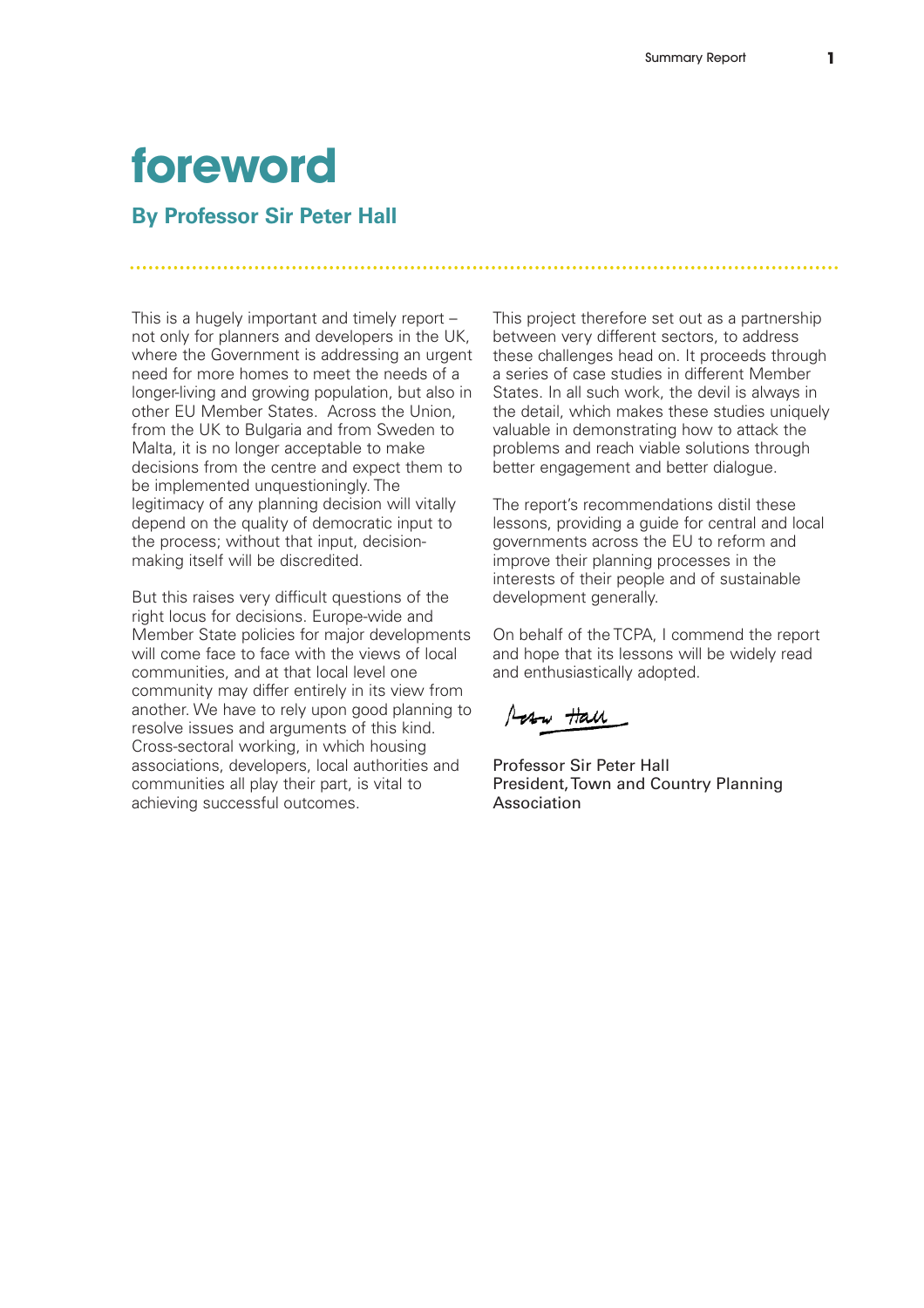# **introduction**

#### **Introduction to the APaNGO project**

The  $APaNGO<sup>1</sup>$  project was devised as one of the first European Union action research projects on community participation in planning and development. Its underlying philosophy was the importance of fostering constructive community engagement in order to help deliver sustainable development on the ground.

The project's central purpose was to provide a better understanding of the practice of community participation as it relates to planning and development. This then formed the basis for making recommendations on how practice can be improved. Although derived from the experience of North West Europe, it is expected that the findings of APaNGO will be of interest to all EU Member States and other countries.

Perhaps because development and its impact is by its nature local and place specific, there has been very little exchange between Member States about appropriate engagement techniques and services. These are being developed largely in isolation to deal with the same kinds of participation and advocacy challenges. Furthermore, because of pressure on funding for the NGO (non-governmental organisation) sector, the provision of information for local communities on how to engage with planning and development effectively is few and far between. APaNGO aimed to help fill these gaps. One further important feature of the APaNGO project was its focus on planning and development of regional or city-wide significance. The larger and more significant a project or plan, the greater will be its impact on the community concerned. However, there is a common perception that, ironically, this is the scale at which it is hardest to engage local

communities. In this respect the project built on research conducted by the Town and Country Planning Association (TCPA).2

The APaNGO project was launched in December 2005 by Brusselse Raad voor het Leefmilieu,<sup>3</sup> (Belgium); Geuzenveld-Slotermeer, City District of Amsterdam (the Netherlands); Planning Aid for London (UK); Spectacle Productions Ltd (UK); and the Town and Country Planning Association (UK). The TCPA served as the lead partner accountable for the project to the main funding body, the European Commission's North West Europe INTERREG Secretariat.

The First Interim Report from the APaNGO project covered the findings from the first stage background research. This consisted of desk studies of the seven Member States in North West Europe (Belgium, France, Germany, Luxembourg, the Netherlands, the Republic of Ireland, and the UK) and analysis of the responses to an extensive questionnaire survey. **The First Interim Report can be downloaded from the APaNGO website at www.apango.eu**

The full version of the Final Report of the APaNGO project comprises essays on the individual demonstration projects from the UK, Belgium and the Netherlands written by the partner bodies concerned. They tell different stories but each relates to the central questions of APaNGO – how to successfully engage communities in planning and development. These four case studies each describe a major project, the participation processes employed, and the lessons learned. This Final Report Summary comprises the main recommendations and findings, followed by conclusions drawn from them on the conditions necessary for effective participation in planning.

<sup>3</sup> BRAL, Brussels Environmental Association

<sup>&</sup>lt;sup>1</sup> Advocacy, Participation and NGOs in Planning

<sup>&</sup>lt;sup>2</sup> Baker, M., Roberts, P. and Shaw, R. (2003) Stakeholder Involvement in Regional Planning. National report of the TCPA study. Town and Country Planning Association, London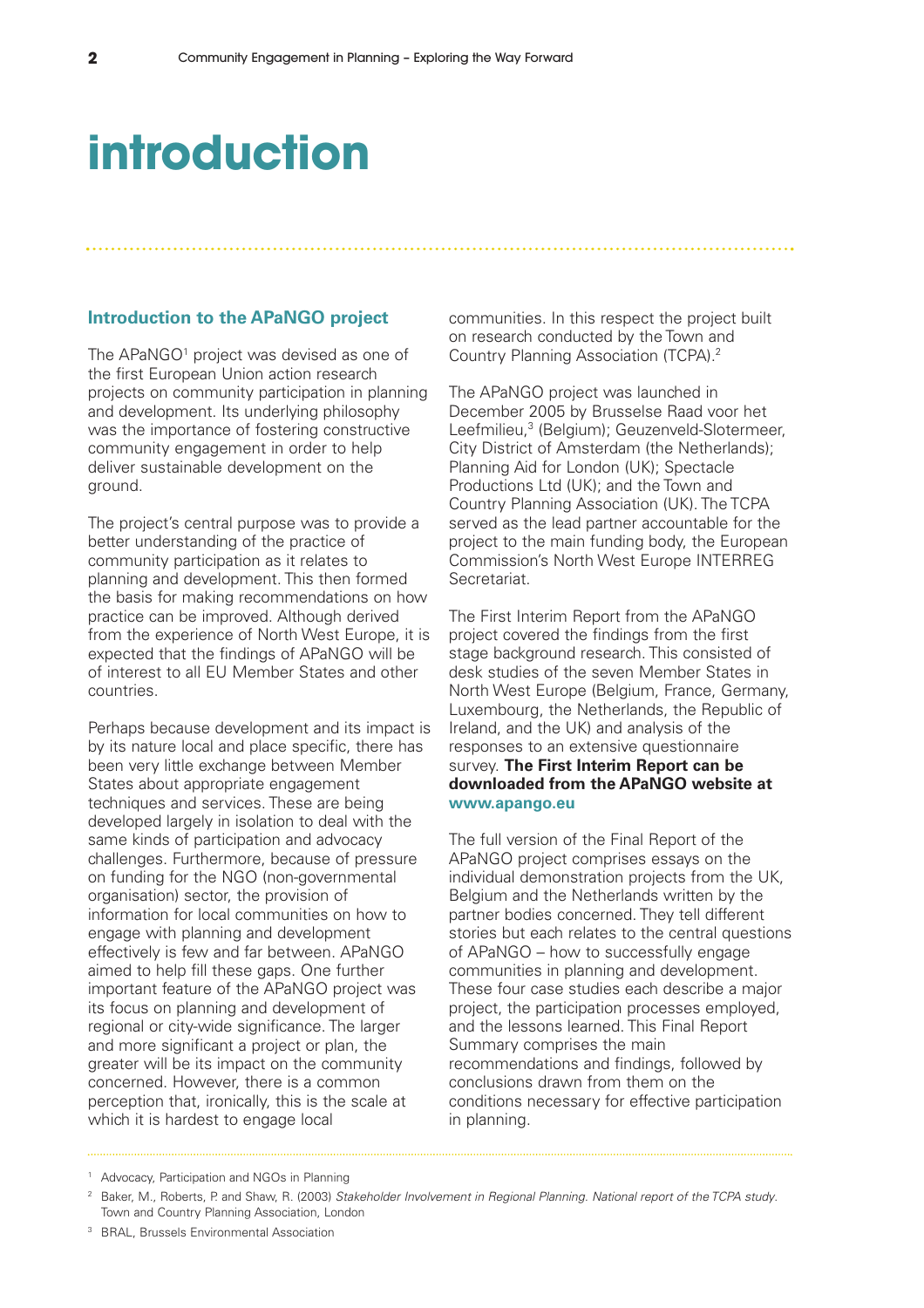## **executive summary**

#### **Introduction**

The APaNGO project has operated in two linked phases:

- Phase 1 was a desk research and questionnaire survey of existing planning systems across North West Europe, the techniques currently being used for community involvement, and the infrastructure of support (the organisations and services available) for community involvement in planning. This research is fully reported in the APaNGO First Interim Report.
- Phase 2 was the establishment and reporting of a series of demonstration projects by the APaNGO partners:
	- An evaluation of Brusselse Raad voor het Leefmilieu's (Bral's) Brussels-wide work as an NGO supporting community-led campaigns for involvement in planning since the 1980s in the international quarter of Brussels.
	- The Amsterdam City District Council of Geuzenveld-Slotermeer's project to use 'branding' as a way of creating community identity and a focus for community participation in planning the regeneration of the Eendrachtsparkbuurt neighbourhood.
	- Spectacle's work in the UK and Brussels, using community-controlled media (especially video) for creating, supporting and documenting community participation in regeneration.
	- Planning Aid for London's (PAL's) work as an NGO providing planning aid services to community and voluntary groups and individuals across London; particularly the development of a toolkit for the Greater London Authority to support community participation in the sub-regional development frameworks of the London Plan.

The APaNGO Final Report focuses on case studies of these demonstration projects, and identifies some common themes from their work before drawing out a set of conditions for successful participation in planning based on the experience of the APaNGO projects. This Executive Summary focuses on these common themes and conditions.

#### **Common themes across APaNGO projects**

#### **Who is involved?**

The APaNGO projects demonstrate ways of identifying the key sectors of society that need to be involved in planning, based on both the ethical principles of democratic planning (for example planning processes that are fair, inclusive, open and transparent) and the need to be effective in terms of the quality of the technical planning processes and outcomes.

The key issues arising in the APaNGO projects in relation to who to involve include:

- The need to start participatory working with a focus on the existing interests and motivations of local people, because they will then see the relevance of being involved.
- The need to find innovative ways of reaching all sectors of the community – for example young residents, minority ethnic communities and small business, and including the 'silent majority' as well as 'hard to reach' groups.
- The need to balance securing the involvement of all sectors of the community with avoiding further alienation of disadvantaged sectors of the community from mainstream society and the decisionmaking processes of planning by creating separate processes that isolate these groups.
- The need to tackle the 'voluntary exclusion' of the rich and powerful, who may bypass formal consultative structures that are established for the public and communities, and instead use privileged access to exert influence.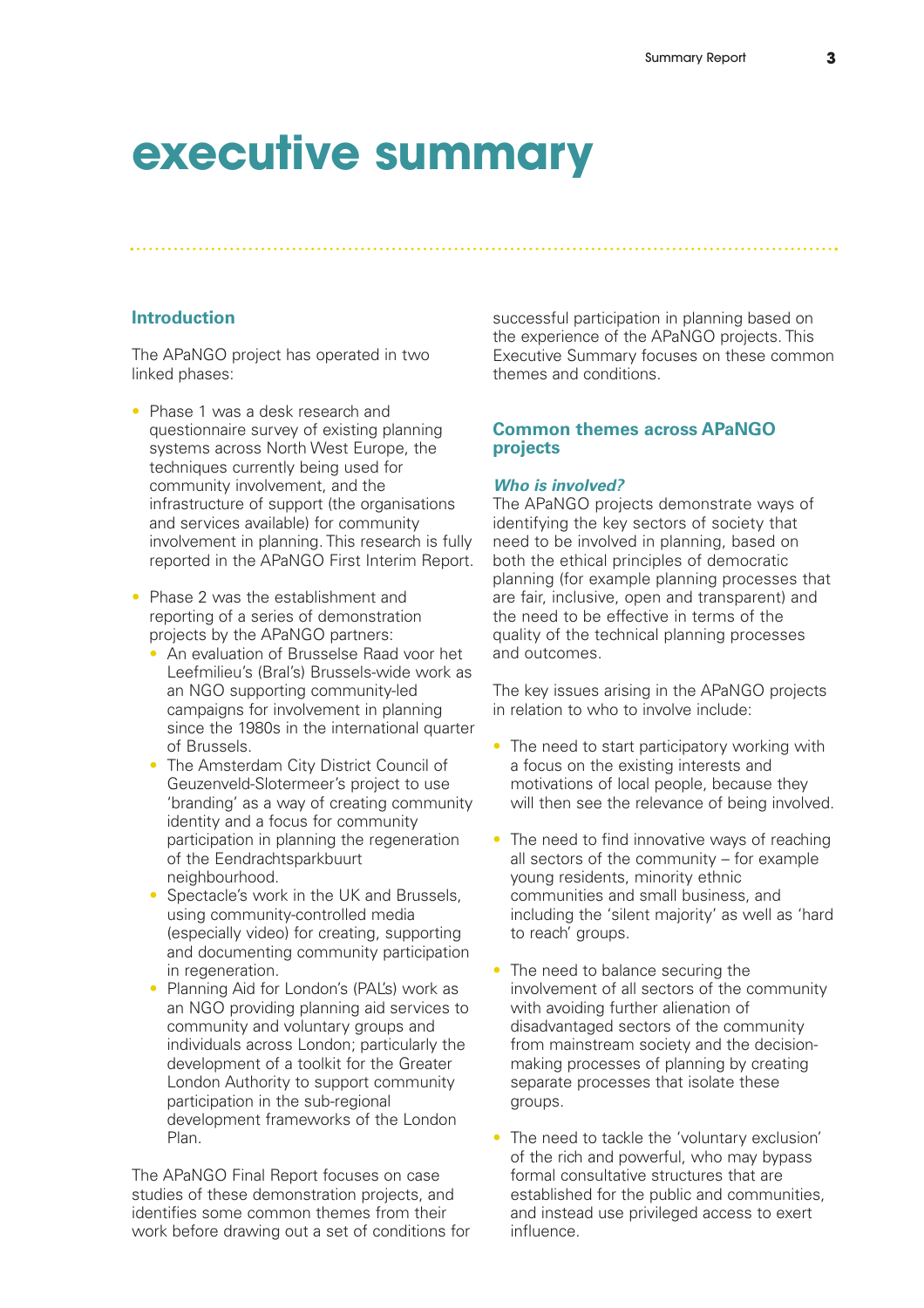• Those who get involved in current participatory processes may have past experiences of community activism based on protest which will affect how they approach participation. However, the APaNGO projects have successfully created participatory processes that have brought a wide range of activists together to work productively.

#### **Local focus for participation**

All the APaNGO projects were identified to illustrate regional planning issues, but their experience is that, in order to involve local people and local communities, issues need to be translated to a local scale to show local relevance. The relationship between local, regional and national planning is complex.

All the APaNGO projects demonstrate how what are seen as local planning issues have regional, national and even sometimes international implications, including the role of international institutions and the 'participation by stupefaction' that often accompanies highprofile, big-budget developments. Similarly, the projects show how regional and national planning policies impact on local communities and what that means for participation. The APaNGO projects found that working at regional level is not just about working at a different spatial level, but requires working in a fundamentally different way. Issues that have emerged include:

- Regional planning issues cross traditional geographical boundaries that affect any community sense of identity, and are also likely to cross the boundaries of existing organisations.
- Identifying the decision-makers is more complex at regional levels, where it is not always clear who makes key decisions or where accountability lies, which in turn makes it hard for NGOs and communities to identify appropriate 'targets for influence'.
- The sheer scale of regional work means that NGOs may need to work across large geographical areas, often with hundreds or thousands of active voluntary groups and organisations that may be difficult to reach and encourage to participate, even working through existing networks.
- There is a need for different involvement techniques for working with communities on regional issues, including new analytical and practical toolkits for planning professionals to enable them to identity the appropriate technique for the circumstances.

#### **Implications of 'community'**

The APaNGO projects show that there can almost never be any easy assumption about the nature of communities, even in clearly defined neighbourhoods. They found that:

- Diverse groups from many different backgrounds (with different cultures and languages) may be rooted in neighbourhoods in different ways, requiring particular participatory opportunities to enable them to be involved.
- The 'community' that will live in a regenerated area may be different from the current residents, some of whom may be participating in the design of a future neighbourhood they will never live in: there are different 'communities of time' with different roles in participation.
- 'Community memory' affects participation in two ways:
	- the collective sense of local identity that exists among local people (or is created through mechanisms such as the City District of Geuzenveld-Slotermeer project's 'branding'); and
	- the memory of previous failed participatory activities that have undermined trust in such processes – APaNGO projects such as those run by Bral and PAL explicitly built trust in some circumstances to overcome past failures by other institutions.

Planners have a particular role in bringing communities of time, space and social relationships together in participatory processes that can contribute to appropriate planning as well as to the desired social outcomes (for example strong and cohesive communities).

#### **Levels of involvement**

The APaNGO First Interim Report found that the great majority of community participation in planning takes place at the 'lowest' level of participation – information provision and minimal consultation. However, the depth and nature of involvement does largely depend on the different focus, legal structures, processes and systems for participation in planning in different countries. The experience of the APaNGO projects shows that:

• There is significant interest and commitment in all the partner countries in deepening community participation in planning, and the APaNGO projects have been able to develop within this positive context.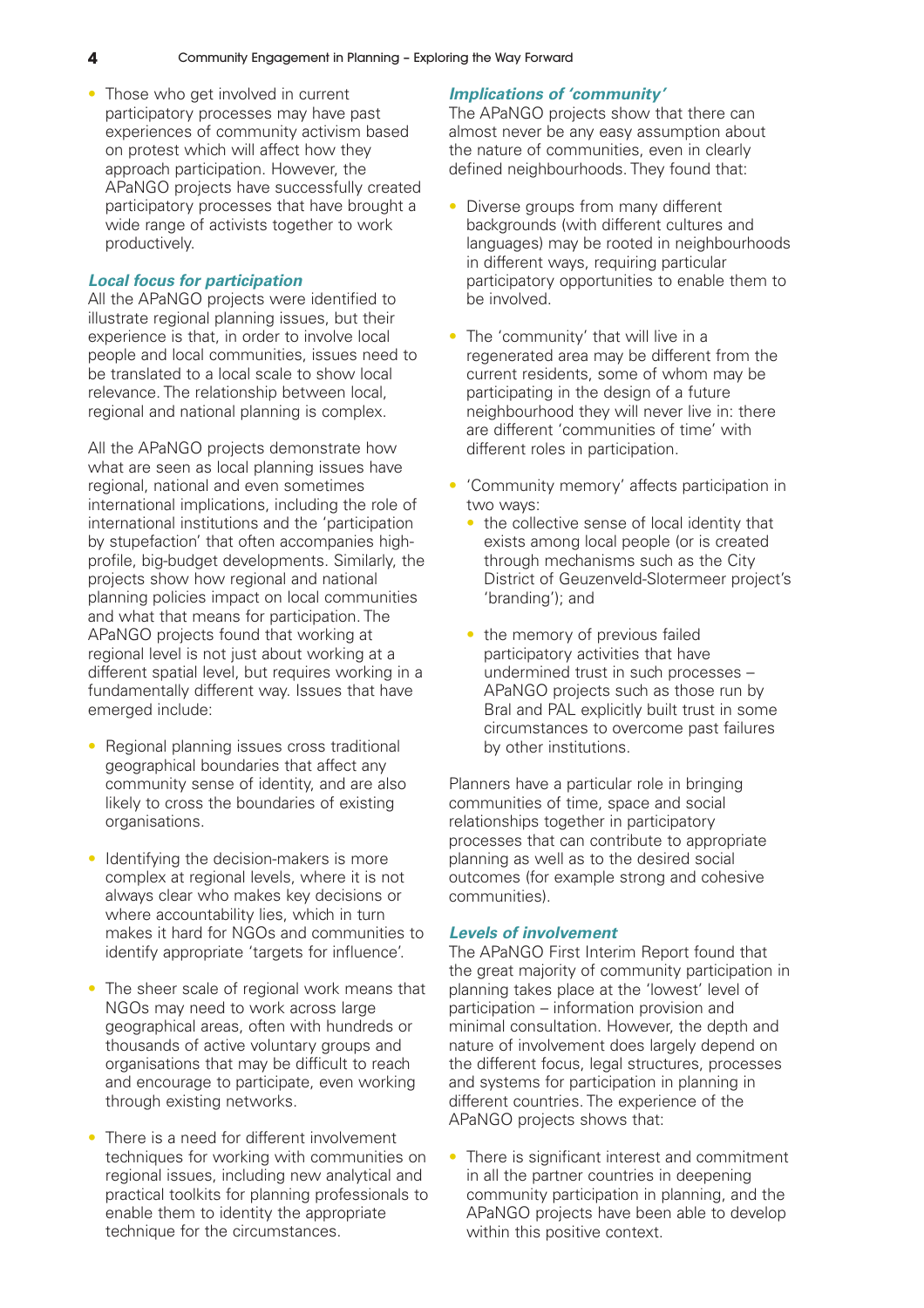- Community capacity-building, often provided through the support of NGOs (and public authorities), helps local groups to develop the confidence and skills that contribute to deeper and more effective participation. Such capacity-building includes helping these groups to understand how planning processes work and how they can be influenced.
- Communications and cultural activities have been particularly effective at building capacity – whether through 'branding' to create identity; artistic and cultural activities; or the use of communications media to capture and share the cultural and political resonances of participation.
- Information provision, although seen as a 'low' level of participation, is a vital element of all participatory activities. Where appropriate information has not been forthcoming from official sources, finding out and communicating relevant information has been a core strand of the work of several of the APaNGO projects.

#### **Timing of involvement**

Much participation in planning takes place at a stage at which communities can merely comment on highly developed plans or proposals. Participation at this stage tends to generate negative input, because the focus is on stopping what is not wanted rather than on making proposals to include good new ideas. The APaNGO projects show that:

- One-off, shallow consultation with tight deadlines does not gain effective or positive community participation. The APaNGO projects show the value and importance of early involvement followed by long-term relationships in creating effective participatory processes and planning outcomes. The projects found that longerterm relationships between support organisations (NGOs and public authorities) and local communities could be developed without requiring enormous investment of resources at all stages.
- Support by NGOs for participation in planning tends to be funded project by project, which limits the potential for longer-term relationships (although ways can be found of overcoming this problem). Longer-term investment in the voluntary sector infrastructure of support could help support these longer-term links more effectively.
- Continuous involvement brings problems for community organisations, as long-term vigilance on planning issues is time-

consuming and demanding, causing 'burn out' among committed activists. However, this continuous involvement is what is sought by communities and NGOs, and with effective support the demands can be made more manageable.

#### **Linking participation and decision-making**

The gap between the development of national policy promoting greater participation in planning and practice on the ground remains most apparent where participation processes meet decision-making structures. This gap can undermine the trust of communities in participatory processes by weakening the clarity of the influence of these processes on decisions and action. The APaNGO projects found the following:

- Formal consultative structures can provide useful mechanisms for continuing dialogue between communities, NGOs and authorities, but are only effective when linked directly into decision-making processes. Participatory processes are undermined if there is no clear link to decision-making. Openness, honesty and transparency in these processes is vital.
- It is not the role of NGOs or community groups to be representative: they usually represent particular interest groups in the wider political process in which decisions are made by democratically elected authorities.
- For communities, it is often the action that follows planning that is the most important motivation for their involvement: the plan is merely a mechanism leading towards the desirable outcome on the ground. Community groups will often experience 'consultation fatigue' if all their involvement does not lead to any change or action on the ground.
- Increased capacity-building is needed among public authorities to enable them to achieve the cultural change necessary to value the input from local communities as highly as the input they traditionally receive from professional and academic sources. New skills are also needed to enable authorities to assess and integrate data from these different sources to contribute to betterquality planning outcomes.

#### **Recommendations**

The issues raised from the experience of the APaNGO demonstration projects have led to the APaNGO partners identifying the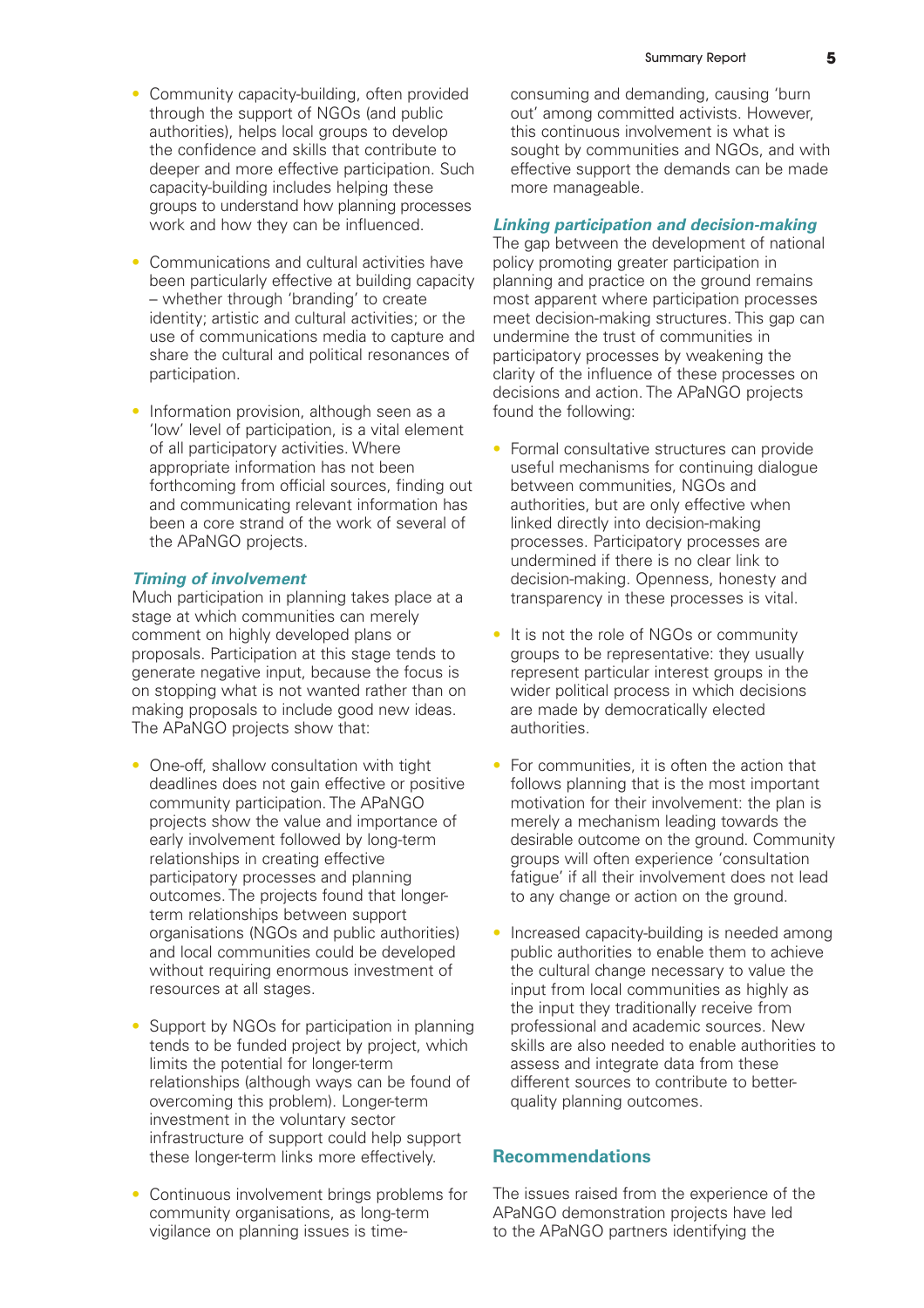following six key conditions for successful participation in planning:

#### • **Recommendation 1**

**The APaNGO partnership recommends that both voluntary sector bodies and government should recognise a responsibility to provide independent resources for community participation in planning in all major development areas.**

#### • **Recommendation 2**

**The APaNGO partnership recommends wider take-up of the use of community media, branding techniques and streetbased and cultural activities where communities judge these appropriate or helpful.**

#### • **Recommendation 3**

**The APaNGO partnership recommends that public authorities appreciate the value of community views which are generated in various ways through the participation services it supports. As a result government bodies should better integrate community input in its different forms in the decisionmaking process.**

#### • **Recommendation 4**

**The APaNGO partnership recommends that statutory rights in planning for those most affected should be maintained and that agreements on development with communities should be legally recognised wherever possible.**

#### • **Recommendation 5**

**The APaNGO partnership recommends that responsible authorities in charge of community participation set out as a priority what can and cannot be changed as a result of the dialogue of participation or involvement.**

#### • **Recommendation 6**

**The APaNGO partnership recommends that all those engaged in participation in planning and development should recognise that decision-makers must consider evidence which represents best the variety of interests of current and future communities, including taking into account representations from specific interest groups with particular knowledge.**

**The APaNGO partners consider these conditions and recommendations to be essential for effective participation in planning, both in terms of creating better-quality planning decisions and outcomes, and in terms of principles of fairness and transparency – all of which are essential in supporting the contribution of planning to sustainable development.**





#### **Above**

APaNGO partners meeting in Brussels

#### **Left**

Output from an Amsterdam City District Geuzenveld-Slotermeer branding workshop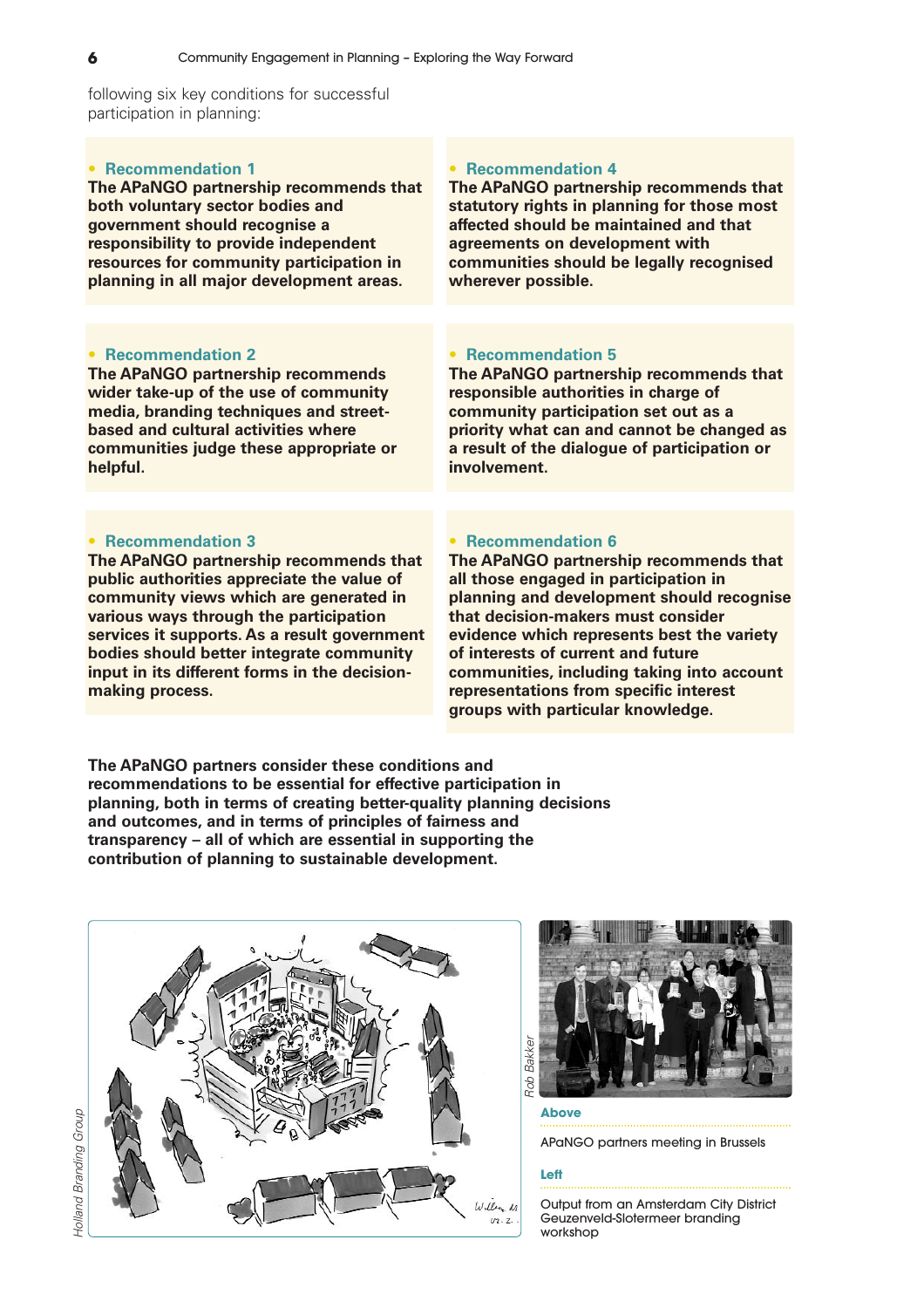# **conclusions and recommendations**

### **Edited by Gideon Amos and Diane Warburton**

The detailed findings from the APaNGO demonstration projects set out in the full version of the Final Report, alongside the conclusions from the APaNGO First Interim Report, suggest that there are six key conditions for successful participation in planning. These form the basis of the project's conclusions and recommendations and can be summarised as follows.

#### **The need for appropriate support and techniques**

The APaNGO research suggests a continuing and growing need for investment in the infrastructure of support and in appropriate techniques for community participation in planning.

The APaNGO projects showed the value of such support being independent from decisionmaking processes, so that the focus can be on empowering communities. Such support processes can be provided effectively by public authorities, but it is also essential that there should be more long-term investment in this infrastructure with the voluntary sector providing support, advice and expertise to communities to support their participation in planning.

#### **Recommendation 1**

**The APaNGO partnership therefore recommends that both voluntary sector bodies and government should recognise a responsibility to provide independent resources for community participation in planning in all major development areas.**

Appropriate support requires investment in capacity-building by NGOs, working with communities, to enable local people to better understand planning and political systems and to participate more effectively. Capacity-building is also needed within public authorities so that they can better understand the principles, processes and value of community participation in planning – both in terms of improved quality of plans, developments and programmes and

in terms of strengthening democratic systems through greater public involvement.

The APaNGO research showed the value of particular techniques and approaches, including community development, cultural and creative activities, the use of community media to support and develop participation, 'branding' to create an identity for a neighbourhood, and long-term consultative structures. These techniques bring some new opportunities for creative and positive community participation in planning. New techniques will always be needed and are being developed to meet the changing needs and structures of society.

#### **Recommendation 2**

**The APaNGO partnership therefore recommends wider take-up of the use of community media, branding techniques and street-based and cultural activities where communities judge these appropriate or helpful.**

As with all participatory techniques, the main success factor is to use a technique that is appropriate both to the purpose and to the context of the participatory process. This obviously requires clarity about the objectives of the participatory process, what it is trying to achieve and the context and history within which it will operate. The demographic make-up of community and its previous experience of participating in the planning process will be important factors in making this judgement. Techniques are merely tools to achieve a particular outcome and should never be the first decision in designing any participatory process.

#### **Cultural change in decision-making bodies**

As the APaNGO projects have demonstrated, a key problem currently lies in the interface between participatory processes and decisionmaking structures.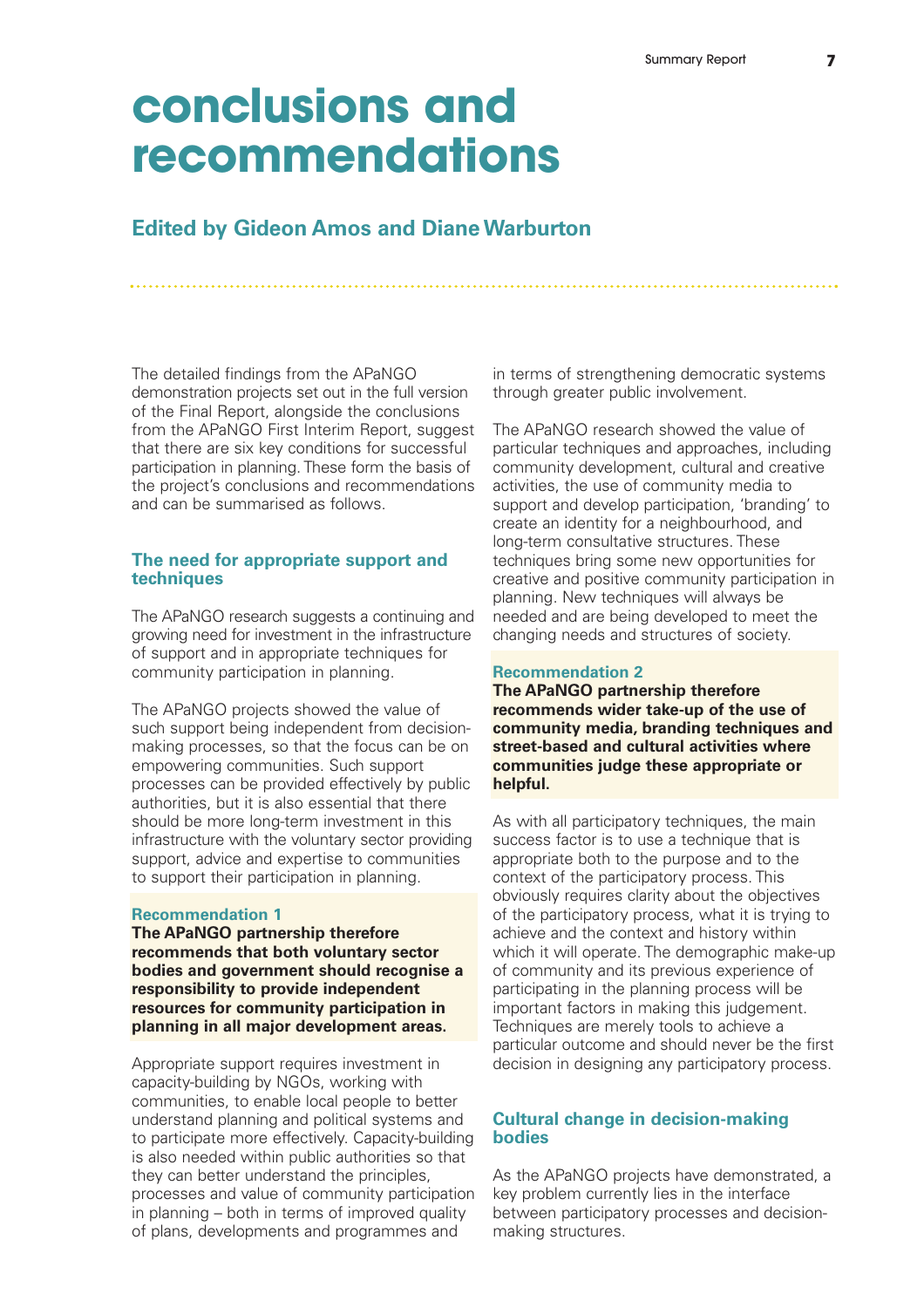In practice, the problem is largely about lack of understanding and recognition of the value of participatory 'products', whether they are ideas from communities, video films, alternative proposals, contributions to visioning events or comments on draft plans and strategies. Current representative democratic structures are not designed to recognise or integrate community input in the variety of forms in which it may be presented. They are more commonly-used to dealing with input from elected representatives or in the form of analysis and recommendations from professionals and academics.

A key condition for successful participation in planning is a cultural change so that a community's input is supported through enabling participation in planning and its views are welcomed and valued as highly, and taken as much account of, as professional guidance from officers and academic research. Each of these may have particular value in providing data on different elements of the final political decision. Communities may be able to provide valuable input on community history, lay knowledge, public values and opinions; officers may be able to provide information on technical issues, precedents and wider policy considerations; and academic research may provide insights from experience elsewhere or new experiments with new techniques. Neither community, nor professional, nor academic input can escape inevitable flaws, and none should be regarded as inherently more valuable.

New methods of assessing and integrating these different sorts of data from different sources can be found if there is a willingness in public institutions to do so – it is there that the cultural change is needed if future participation is to be effective.

#### **Recommendation 3**

**The APaNGO partnership therefore recommends that public authorities appreciate the value of community views which are generated in various ways through the participation services it supports. As a result government bodies should better integrate community input in its different forms in the decision-making process.**

#### **Rights and legal recognition of agreements**

Agreements reached between communities and authorities as a result of participatory processes need to be formally recognised so

that they cannot be ignored if they become inconvenient later (possibly through legal formalities such as those developed in the Netherlands). There should always be the potential for re-negotiation but that should be done on the basis that there is an agreement that needs to be renegotiated. Statutory rights in any planning process are a fundamental part of building trust in development decisions. This approach allows communities to trust agreements when they are made, and move on to more positive activities rather than simply watching to check if previous agreements are being ignored. These rights significantly contribute to increasing trust and respect between authorities, communities and NGOs.

#### **Recommendation 4**

**The APaNGO partnership therefore recommends that statutory rights in planning for those most affected should be maintained and that agreements on development with communities should be legally recognised wherever possible.**

#### **Open, transparent, challenging and fair processes**

Participatory processes need to be clear, open, transparent, and fair to those involved and the rest of the (possibly uninvolved) population. Ideally, processes need to be able to challenge both the explicit proposition being considered and the underlying assumptions about the benefits of the final outcomes, although not all processes should or could always cover every related issue. The key condition for success here is the need for clarity about the boundaries of the participation, and what it is (and it is not) possible to change as a result of the participation. Much of the frustration among participants in planning processes from communities and NGOs is about lack of clarity, and a sense that they have been mis-led about what the participation is supposed to achieve and what the limits of their role are.

#### **Linking participation to action**

There is no point having a participatory process if nothing is going to change and nothing is going to happen. Action may require communities themselves to do something, or it may be that public authorities or private developers are going to carry out development. The main motivation among participants in any participatory process is that they will be able to influence or change these outcomes for the better. The alternative, just talk, is unlikely to inspire communities or NGOs to take part.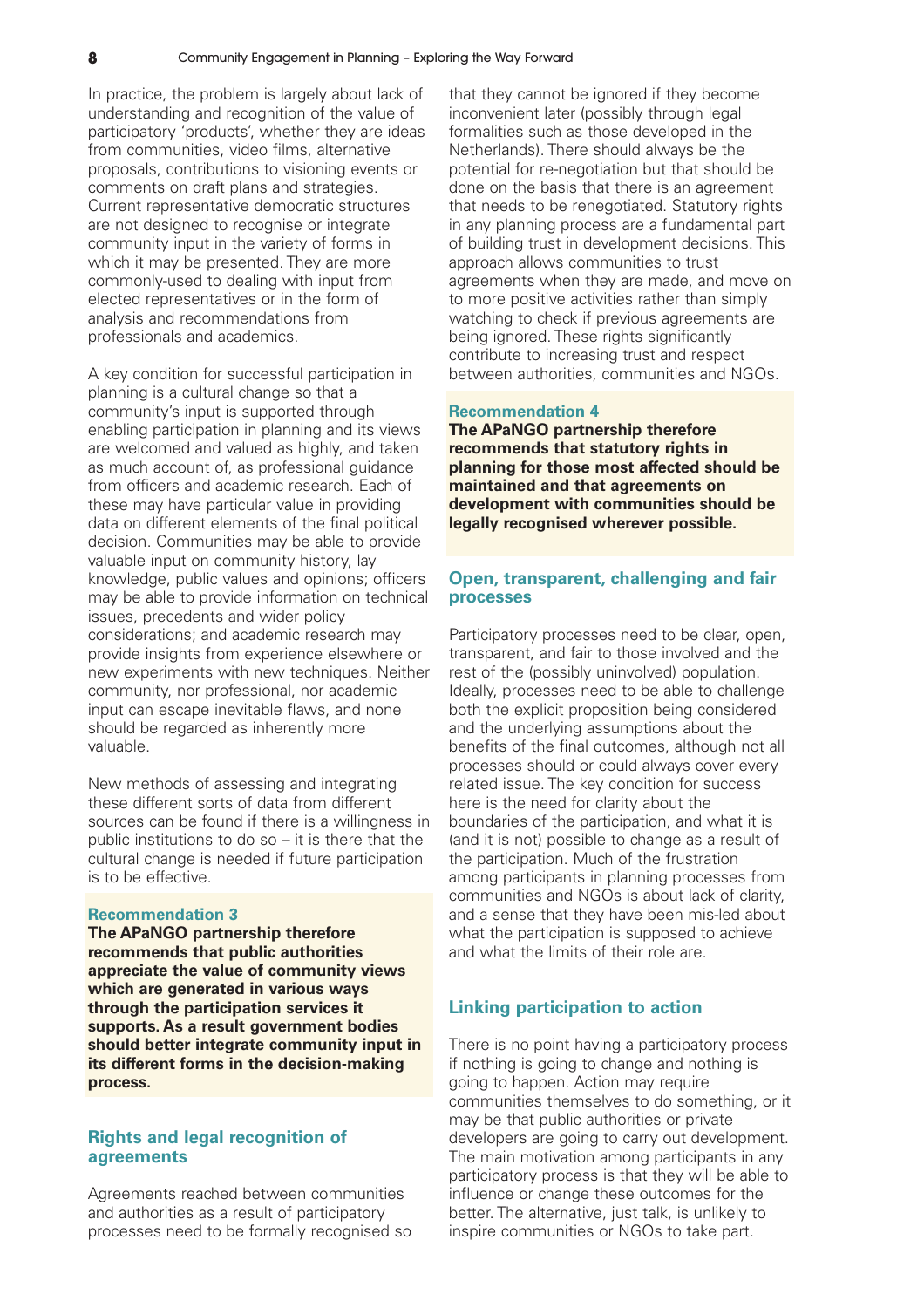#### **Recommendation 5**

**The APaNGO partnership therefore recommends that responsible authorities in charge of community participation set out as a priority what can and cannot be changed as a result of the dialogue of participation or involvement.**

#### **Representation**

Community groups, NGOs, business groups and other specific lobby groups rarely represent whole communities; nor is that usually their role. They can take part in a process that aims to be representative of all local interests, but that process is the responsibility of those running it. A political decision then has to be made in the interests of the whole community (whether at local, regional or national level). Representative processes that value the interests of minority groups are key for effective participation in planning as whole communities are affected by planning decisions. It is a key role for planners and for local government decision-makers and it can be achieved with appropriate techniques and clear responsibility for the balance of interests represented at different points in the process.

#### **Recommendation 6**

**The APaNGO partnership therefore recommends that all those engaged in participation in planning and development should recognise that decision-makers must consider evidence which represents best the variety of interests of current and future communities, including taking into account representations from specific interest groups with particular knowledge.**

#### **Conclusion**

The APaNGO partners consider these conditions and recommendations to be essential for effective participation in planning, both in terms of creating better-quality planning decisions and outcomes, and in terms of principles of fairness and transparency – all of which are essential in supporting the contribution of planning to sustainable development.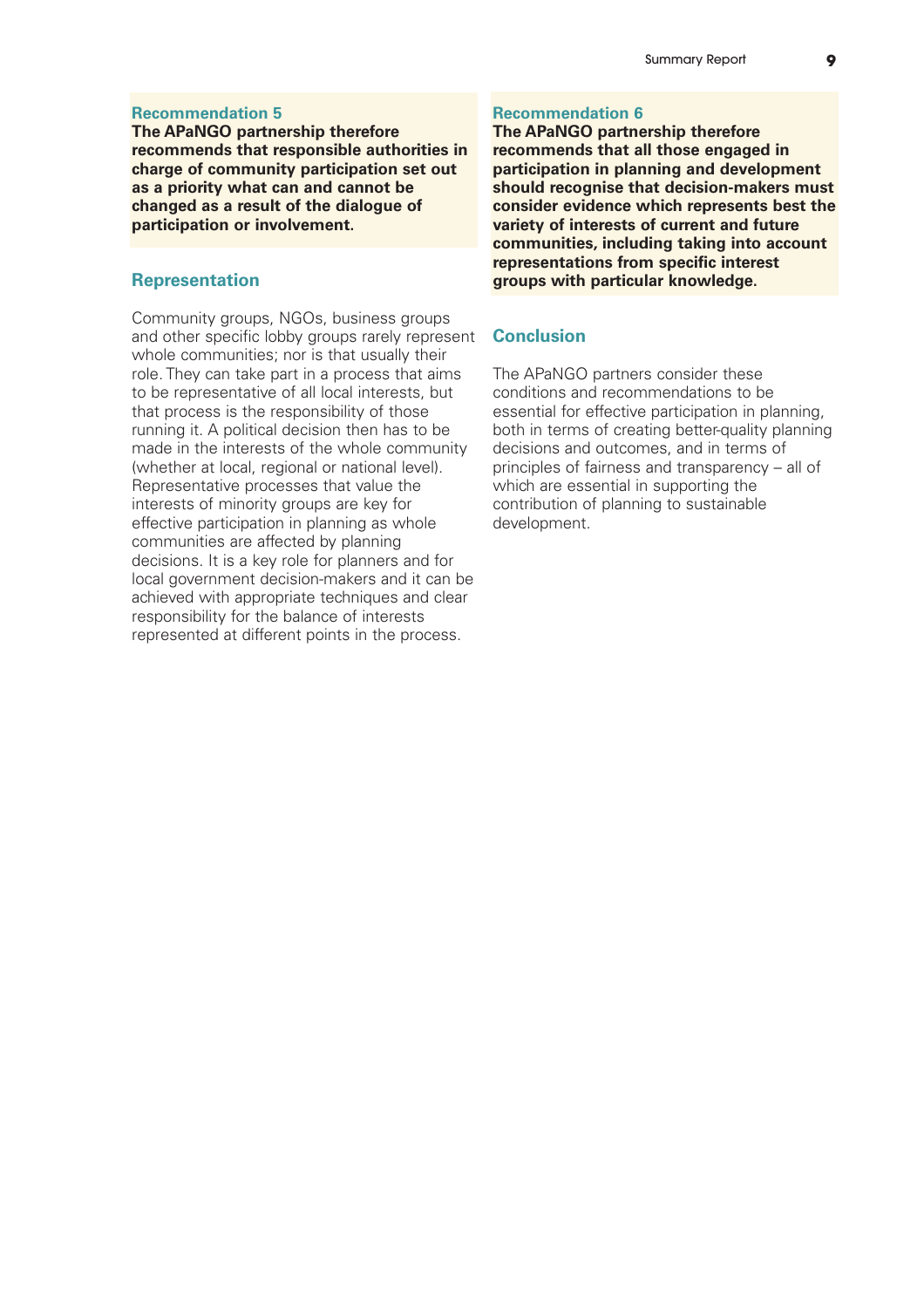**APaNGO – a transnational partnership project part-funded by the European Union's INTERREG IIIB programme for North West Europe (NWE). The INTERREG programme encourages closer co-operation and integration through transnational spatial development initiatives that promote sustainable development.**

### **priorities and scope**

INTERREG IIIB project areas must fall with in the scope of the following five priorities:

- A more attractive and coherent system of cities, towns and regions.
- Accessibility to transport, communication, infrastructure and knowledge.
- The sustainable management of water resources and the prevention of flood damage.
- Stronger ecological infrastructure and protection of cultural heritage.
- Enhancing maritime functions and promoting territorial integration across seas.

The APaNGO project was approved under the first priority, and its aim was to find ways of increasing community involvement in spatial planning processes, particularly at regional level.

### **objectives**

The APaNGO project had six objectives:

- To develop an understanding of the techniques, systems and infrastructure that are available in different member states to help the general public and community groups to engage constructively in planning and development decision-making at regional level.
- To test and implement methods and processes for involving local people in regional planning.
- To set up a standing transnational forum between a variety of NGOs which provide community representation in forward planning and development processes at city, regional or (with the emergence of the European Spatial Development Perspective) European level.
- To enhance skills and resources for community involvement in planning.
- To produce a good practice guide aiming to disseminate best practice in community involvement in local and regional planning issues.
- To provide an enduring resource for community involvement in planning for Europe.

**For further information on the APaNGO project, visit the APaNGO website, at www.apango.eu**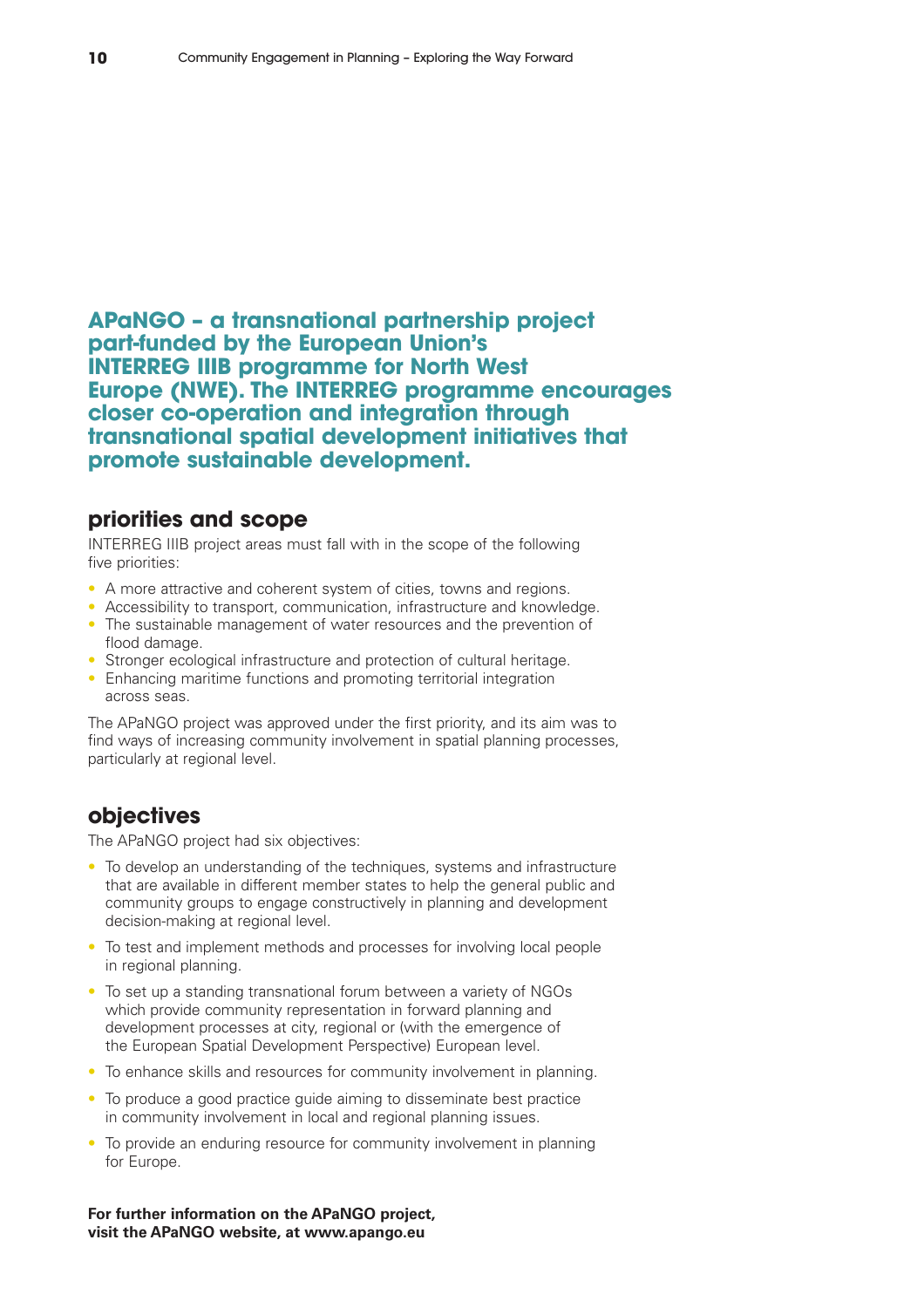## **APaNGO project partners**

**The project involved five partners, with the TCPA in the lead role:**





network of skills and resources to aid community engagement in regional planning processes. The three-year project began in April 2005 and was completed in October 2007.

**For further information or if you need a larger-text version of this report, visit www.apango.eu**